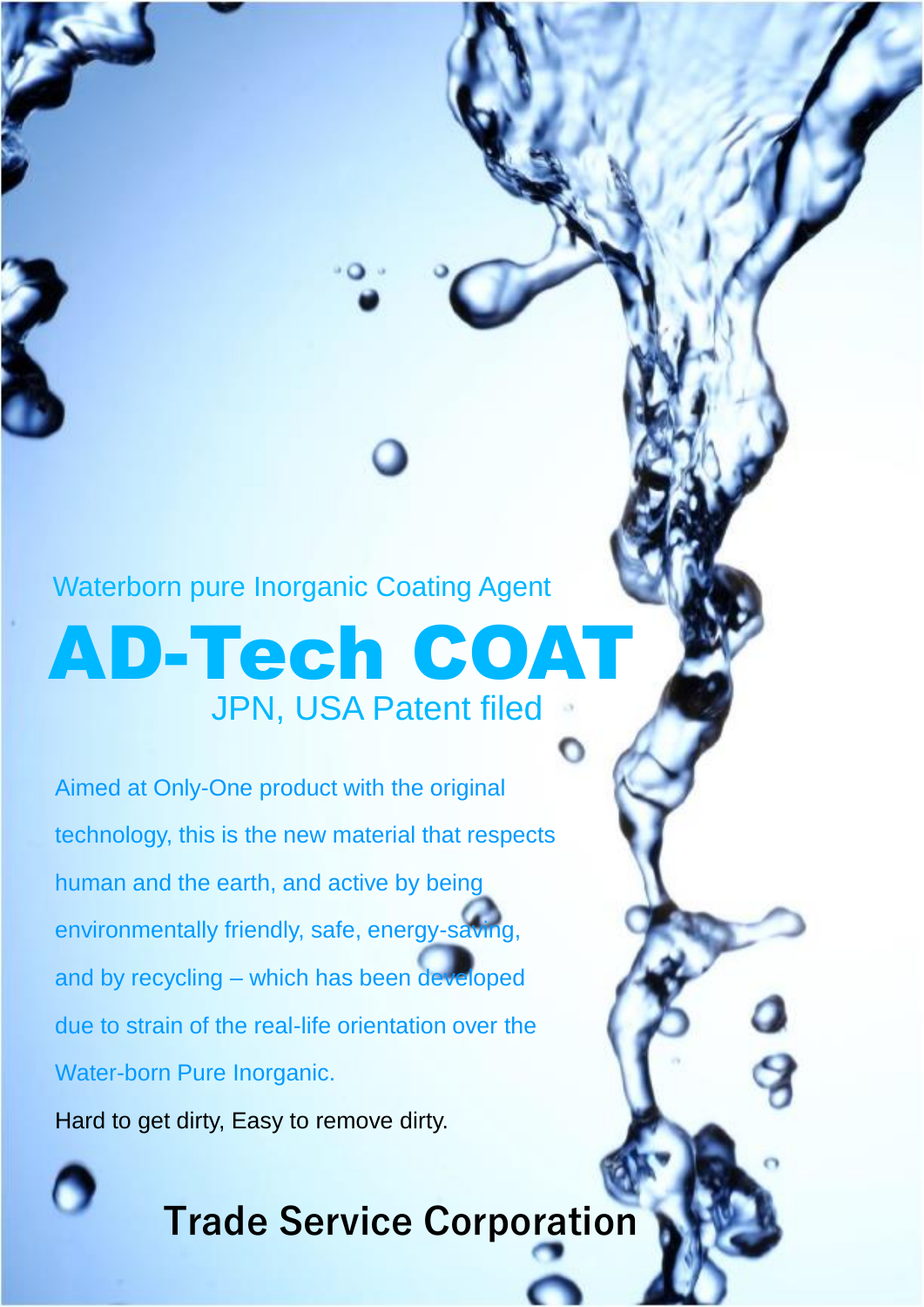# Thinking of the Earth's future with the Carbon-free Nano-technology

Patent filed Water-born pure Inorganic Coating Agent

# AD-Tech COAT

# Patent filed in Japan and the United States

High level of antifouling, eco-friendliness and durability has been found by Pure Inorganic material that has Silicon dioxide and water as the base. It is the method of coating that started from Japan, where there is a safety of [carbon-free] that doesn't include organics (oil-related substance), the [VOC Free (volatile compounds)], and the incombustibility (proved from the Japan railcar combustion test).



| Water-born pure Inorganic Coating<br>Agent   | Solvent by water (VOC Free)                                                                             |
|----------------------------------------------|---------------------------------------------------------------------------------------------------------|
| Nano-membrane                                | Approx. more less 50nm Ultra-thin, hundreds of textures in 1µm2                                         |
| Carbon-free                                  | There is no degradation, discoloration, or fading of the liquid<br>-applied membrane caused by UV rays. |
| Super-hydrophilic, high<br>transparency      | Anti-fouling prevention, simple detergency, improvement of transparency                                 |
| Environment, conversing resources,<br>safety | Because VOC is not included, there is a reduction<br>of water and detergent usage.                      |

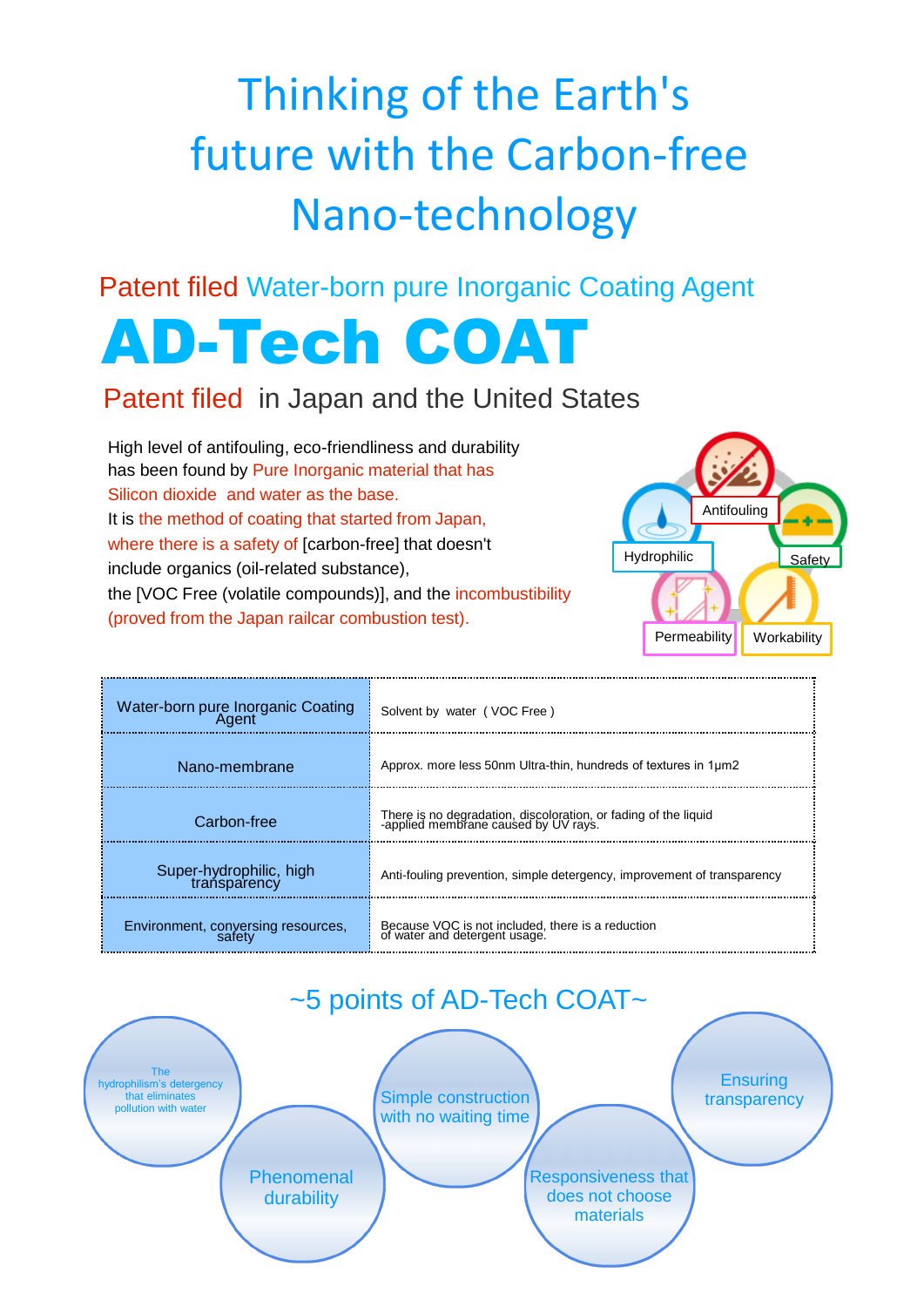(If there is more slope on the substrate, better results will be earned)

# The hydrophilism's detergency that eliminates pollution with water

# What is hydrophilism?

Generally, when the contact angle of the water and the substrate is less than 50 degrees, we call it as hydrophilic. If less than 10 degrees, we call it as superhydrophilic.

\*The contact angle changes depending on the condition of substrate's surface.

#### Advantages of hydrophilic

- We can earn self-cleaning effect by eliminating the pollution through rain or showers.
- Water drops are not left on the surface; therefore we can prevent the water-spot that has been caused by the lens effect.
- The grease can be washed away with water.

#### The mechanism of anti-fouling

**Substrate** 

AD-Tech COAT

Atmospheric moisture

1

There are very tiny texture on the surface of membrane after coating is done , and this membrane has a function of moisture absorption from atmosphere. The pollution sticks onto the convex of the texture. the concave parts have membranes that contain atmospheric moisture. If water is poured at that part, the pollution on the membrane flow out due to

the added water. The pollution on the convex parts will be cleaned. In addition, the membranes has an anti-static effect because membrane has always wet by moisture.

> **Organic** pollutant

 $\overline{\mathbf{2}}$ 

The function starts to work right after the application on the target substrate, and forms water membrane by applying atmospheric moisture onto the surface. 1

The surface of the substrate is covered with the water membrane, so even if the pollutants come across, they will be floating on the water membranes. 2

Inorganic pollutant

- If the water reaches the surface, it will stay with the pollutants below, and the water will become excited. 3
- If the water reaches the surface, the pollutants will wash down together with the water. 4



Hydrophilic Repellency









[The contact angle of the water and the substrate] ・ Less than 90~110 degrees is repellency ・ More than 150 degrees is super-repellency



[The contact angle of the water and the substrate] ・ Less than 40~50 degrees is hydrophilic ・ Less than 10 degrees is hydrophilic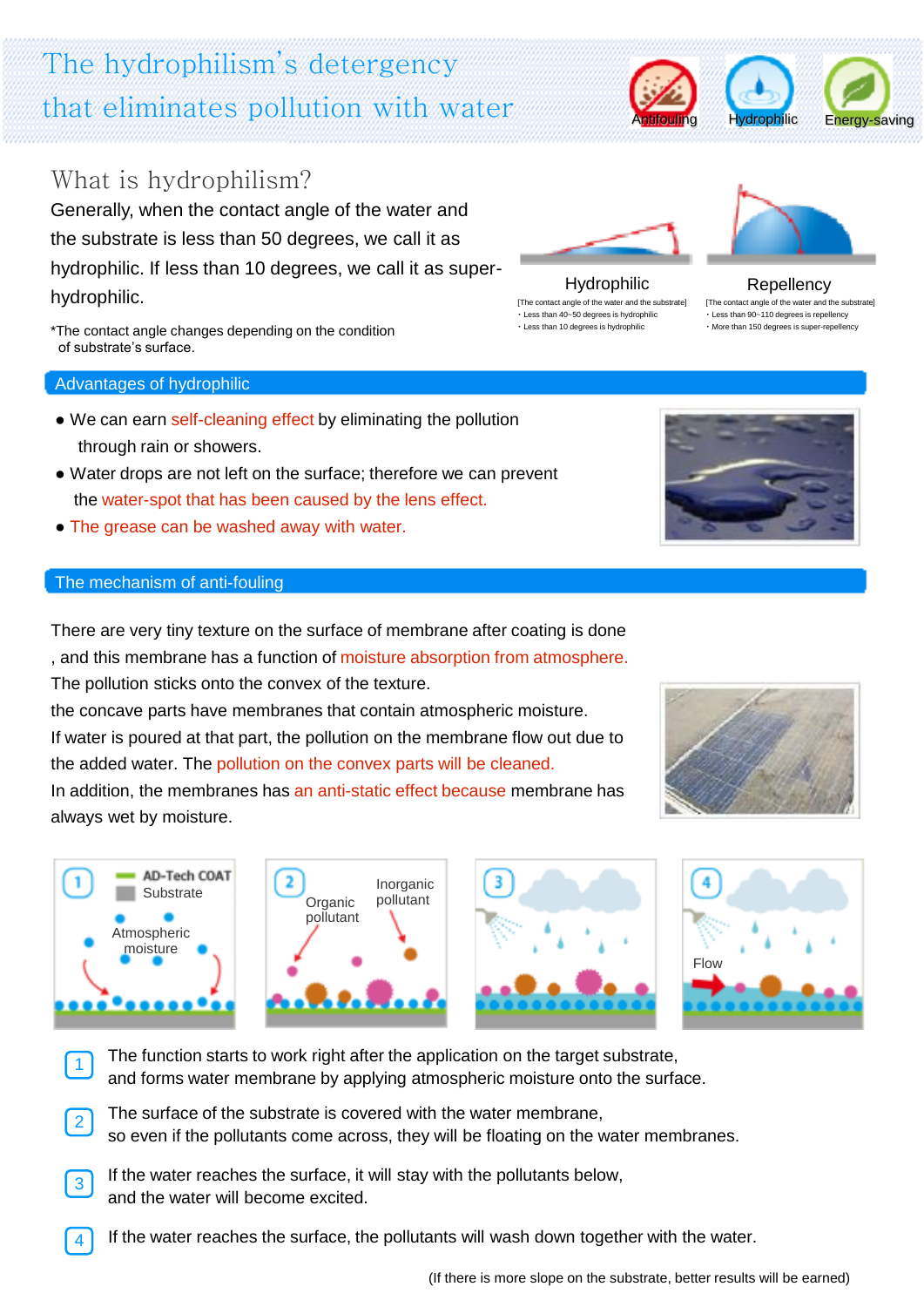# Phenomenal Durability



#### Because the Water-born pure Inorganic Coating Agent AD-Tech COAT that is based on water and Silicon dioxide never includes compounds that cause degradation due to the UV rays, unless the foundation becomes deterioration, the coating will be maintained.

Also, because it is firmly cohered through the bondng of inorganic substrate and hydrogen, the coating will not be hardened, but will show excellent flexibility due to the Siloxane bond. It will also become strong for the friction caused by

the washings, and the membrane will not come off when there are brushings done by car wash machines.

Not only this, but it will become stronger in delamination, because the moistures are held and the coefficient of friction reduces.

Measured at Osaka University Nano-Foundry Scanning probe microscope (S II system, SP I 13800N)



The remained texture of 4 years after the outdoo exposure



#### Exposure test Membrane sliding & friction test

Substrate: AGC made glass50mm x 50mm x 5t Device: KATOHTEK product

- Wear & Friction testing: DHK-SL16
- Weight 300g
- $\bullet$  Rev count 60.0r/min
- Retrieval 1000 round trip (sliding 2000 times)
- Sliding width 40mm
- Friction materials non-woven fabric
- Non-woven fabric surface 6 cm2
- Friction surface 10m2



# Simple work with no waiting time

membrane will become 50nm. (Bending 15~30nm)



#### Skills and equipment

After applying, you only wipe it out. No other special techniques are needed. Anyone can make it easily. No special machineries or equipment are needed as well. You can do it with the tools you have.

#### Time

Because it is a one-component liquid, no preparations are needed. You can start right away.

Also, you can do it in short time with ultra-thinness.

Moreover, since it is based on room temperature and is quick drying, you don't have to wait for it to dry after work.

#### Smell

There are no volatiles; therefore it is odorless and non-toxic. You can relieve and work.



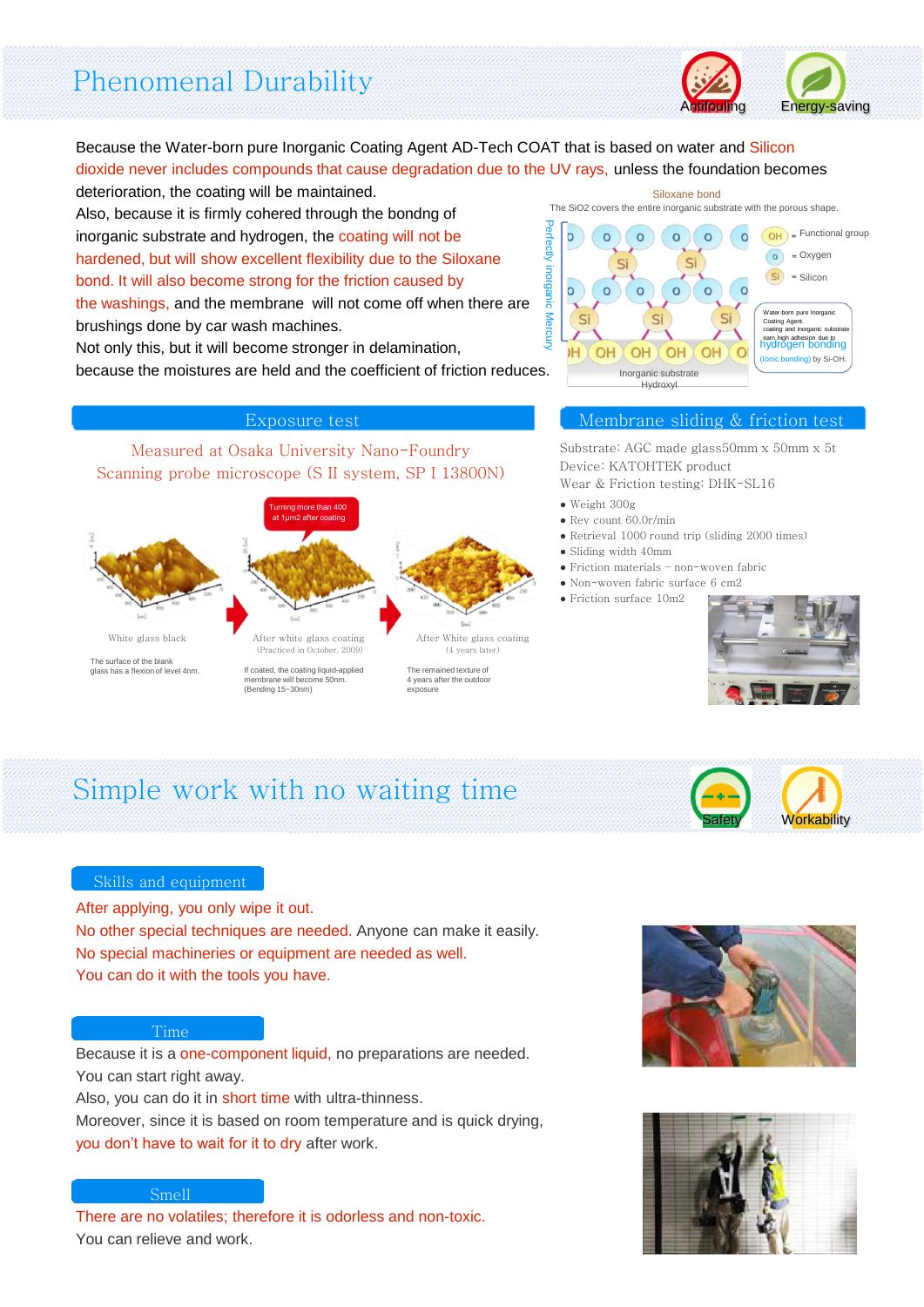# Responsiveness that does not choose materials



AD-Tech COAT is Water-born pure Inorganic Coating Agent, so the solvent only needs water (VOC Free). It can be applied to any materials that do not choose any substrate. (Except paper .cloth, green wood and concrete structure))



| Metal-based substrate |  |
|-----------------------|--|
| Resin-based substrate |  |
| Organic substrate     |  |
| Inorganic substrate   |  |

tainless, Aluminum, Magnesium, etc.

lastic, Film surface, FRP, etc.

ainted surface, Lacquer surface finish, etc.

Iass, marble, pottery like tile, sanitary ware etc.

# Ensuring Transparency

The silica's(Silicon dioxide) light refractive index (1.45) is lower than the glass's light refractive index (1.52), the light's transparency does not degrade, but may be expected to be improved.



# ~The reason why AD-Tech COAT was CHOSEN~

| Room temperature /<br>Quick-drying                       | After applying, there is no need for drying time!<br>The effect will be seen right after.            |
|----------------------------------------------------------|------------------------------------------------------------------------------------------------------|
| One-component liquid                                     | No need to prepare for applying!<br>You can use it right away.                                       |
| Needless consideration<br>during processingclimate       | No effects of humidity and temperature!<br>*Please avoid sultriness and temperature below 0 degrees. |
| Can relieve and process<br>because there are no odors    | No volatile compounds!<br>You can relieve and work.                                                  |
| No problem in case<br>of interruption during the process | No marks after application!<br>You don't have to care about it.                                      |
| No need for special machines                             | No capital investment!<br>You can apply by using existing tools.                                     |
| Anyone can easily process                                | No special skills needed!<br>You can apply very easily.                                              |
| Improve work efficiency<br>with ultra-thinness           | No need for overlapping!<br>You can shorten the work time.                                           |
| High safety                                              | No organic components!<br>Silica and water are the main components that are perfectly<br>inorganic.  |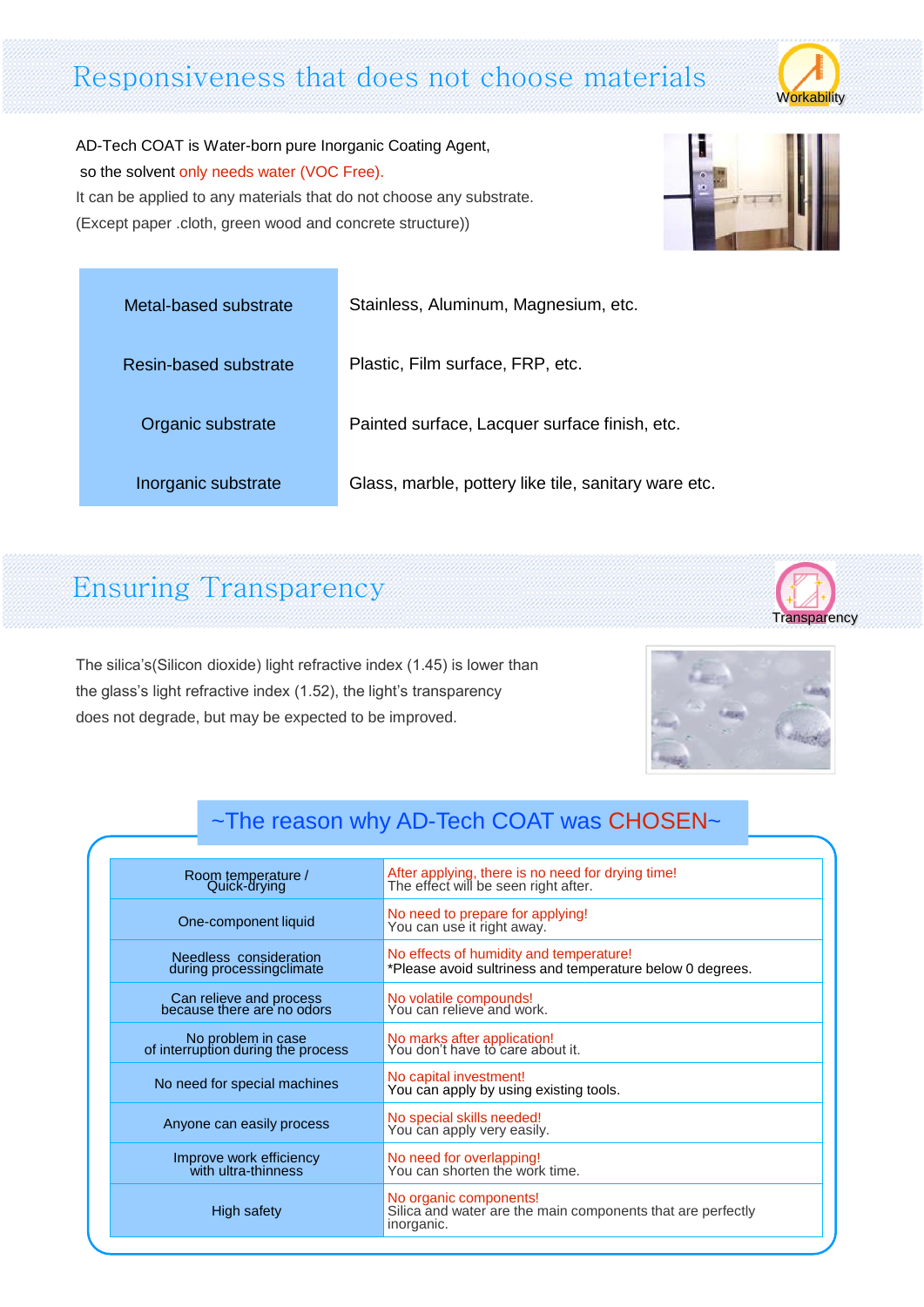# Case Studies



Measures to the pollution on the solar panels (Prevention of reduction of generating efficiency)…



Measures to the water spot and the pollution of the cars…

# Public Vehicles **Stainless** Stainless



To make the cleaning process of the public vehicles (railcars, buses) easier…

# Bathrooms & Kitchens **Contact Contact Contact Contact Contact Contact Contact Contact Contact Contact Contact Contact Contact Contact Contact Contact Contact Contact Contact Contact Contact Contact Contact Contact Contact**



Measures to the odors and pollutions of the toilet and the washstand…



Measures to the fingerprints and pollutions on the stainless of elevators and kitchens…



Measures to the pollutions of the outer walls such as general houses, buildings, shops, etc…

# It is active in many different places.

- Measures to the electrostatic charge of the office equipment (scanner, computer, fax, etc.)
- Measures to the fingerprints and pollutions of the small products such as cellphones, game equipment, tablet PC, etc.
- Measures to the odors and pollutions of the hotels' smoking rooms.
- Shorter cleaning time for restaurants, convenience stores and snacks.
- Shorter cleaning time for building maintenances, glass showcases, etc.



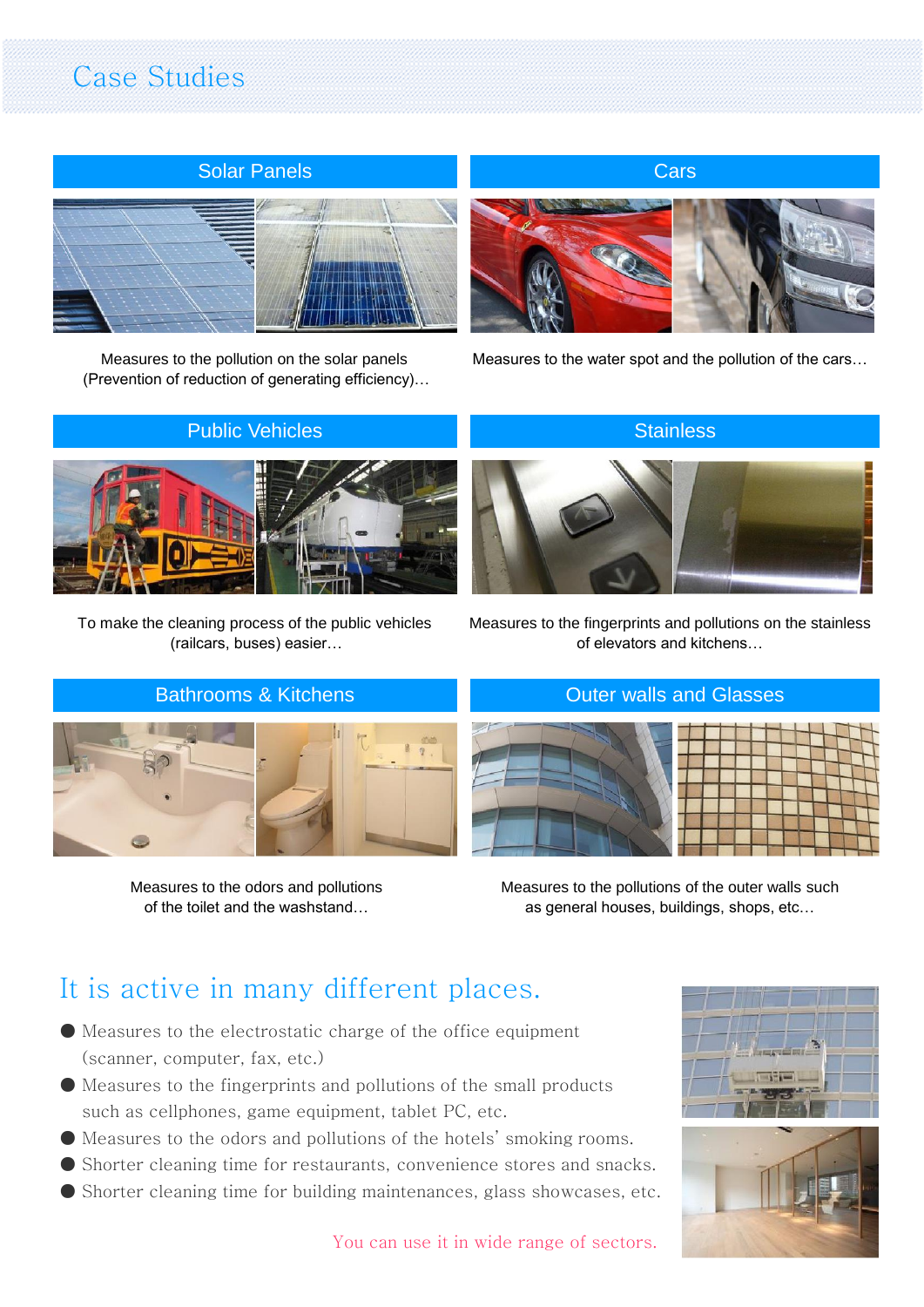# Product List

# AD-Tech COAT K-1006v,D-1308v2,K504PA

Type; Liquid-Type

Purpose :For Inorganic substance such as Stainless, Glass, Pottery and base medicine for hydrophilization of organic substance etc.

# AD-Tech COAT K-1006CP06(PV.Under coat), K-504UVC25(for general glass High duraility)

Type : A liquid with abrasive (remove dirt and coating)

Purpose : PV cover glass and under coat for Stainless, bathroom mirrors, bath tubs, toiletries (Pottery), kitchen sinks, artificial marbles, IH glass top, gas appliances, toilet, tiles etc.

## AD-Tech COAT K-504UV73,DC-2202UV73

Type : A liquid 2types mixed type(Main medicine・hardener 2type ) Purpose : for Room temperature curing for Stainless(HL,Vib), earthenware surface,

#### AD-Tech COAT K-504PKG2(Super high concentration SiO2)

Type : Gel (Viscosity: rather hard)

Purpose : For Organic surface coating (High hardness surface organic), Glass surface FRP Hard opacity film, Organic paint on concrete, Tent cloth, Polycarbonate roof, Artificial leather, Furniture etc

## AD-Tech COAT K-504PAK50(Standard gel type)

Type : Gel(Viscosity; Soft)

Purpose :For Organic surface coating (Low hardness surface organic), Oeganic substance, Opaque resin plate, Polycarbonate roof, Artificial leather, Furniture ,Piano,

Lacquerware etc.

## AD-Tech COAT CARPAL,CARPAL-L

Type : Gel Type(CARPAL), Liquid Type(CARPAL-L)

Purpose :. :For exclusively Car body Model (For Pro. Use, for Easy coating type)

## AD-Tech COAT K-15CPV3

Type : Liquid with abrasive ((remove dirt and coating)

Purpose :For aftermarket specification for Glass, mirror, bathroom mirror, kitchen sink IH glass top etc.









For others, we suggest and provide the best type based on the objectives and the substrates.

## AD-Tech GUARD SAP-101

A chemical that keeps the flames from spreading onto combustible materials such as plastic, rubber, fiber, paper, and wood.

This chemical was used once on the subway sleeper sand etc.